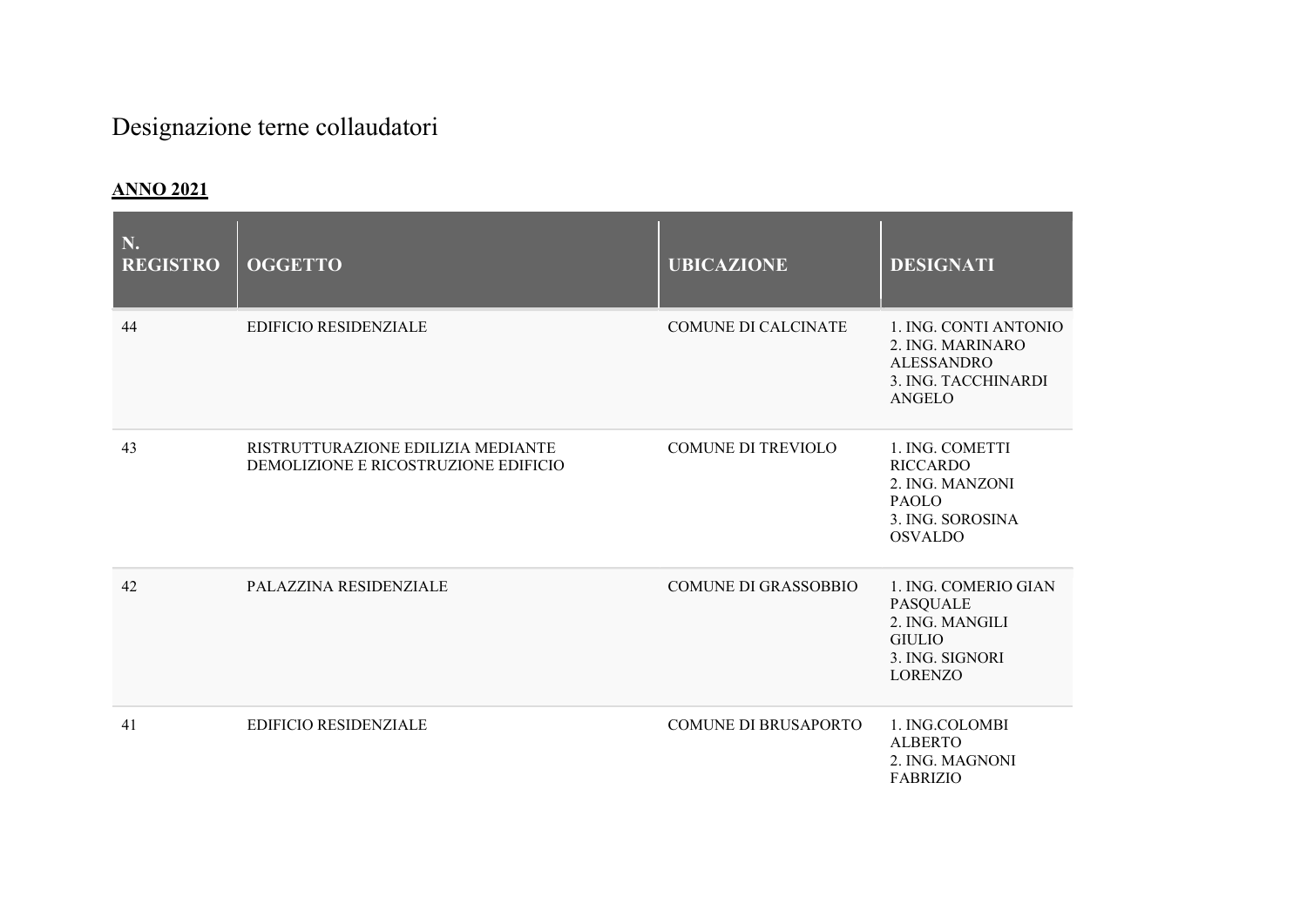| N.<br><b>REGISTRO</b> | <b>OGGETTO</b>                                                                   | <b>UBICAZIONE</b>             | <b>DESIGNATI</b>                                                                                                     |
|-----------------------|----------------------------------------------------------------------------------|-------------------------------|----------------------------------------------------------------------------------------------------------------------|
|                       |                                                                                  |                               | 3. ING. SCOLARI<br><b>GIOVANNI BATTISTA</b>                                                                          |
| 40                    | <b>EDIFICI UNIFAMILIARE</b>                                                      | <b>COMUNE DI RANICA</b>       | 1. ING. COLLEONI<br><b>GHISALBERTO</b><br>2. ING. LONGHI ELIO<br>3. ING. RUSSI SILVANO                               |
| 39                    | NUOVO EDIFICIO RESIDENZIALE DI N.4<br><b>APPARTAMENTI</b>                        | COMUNE DI CHIGNOLO<br>D'ISOLA | 1. ING. COLLEONI<br><b>BRUNO</b><br>2. ING. LODETTI<br><b>GIAMPIETRO</b><br>3. ING. RUBINI GUIDO                     |
| 38                    | EDIFICIO QUADRIFAMILIARE                                                         | <b>COMUNE DI CARAVAGGIO</b>   | 1. ING. CIVIDINI<br>GIOVANNI A.<br>2. ING. LOCATELLI<br><b>MARCO</b> (N.1981)<br>3. ING. ROTA<br><b>FERRUCCIO</b>    |
| 37                    | RISTRUTTURAZIONE CON MIGLIORAMENTO SISMICO<br>DI EDIFICIO RESIDENZIALE ESISTENTE | <b>COMUNE DI ALBINO</b>       | 1. ING. CHIAPPA<br>STEFANO A.<br>2. ING. LOCATELLI<br><b>MARCO A. (N.1379)</b><br>3. ING. ROSSI PIER<br><b>PAOLO</b> |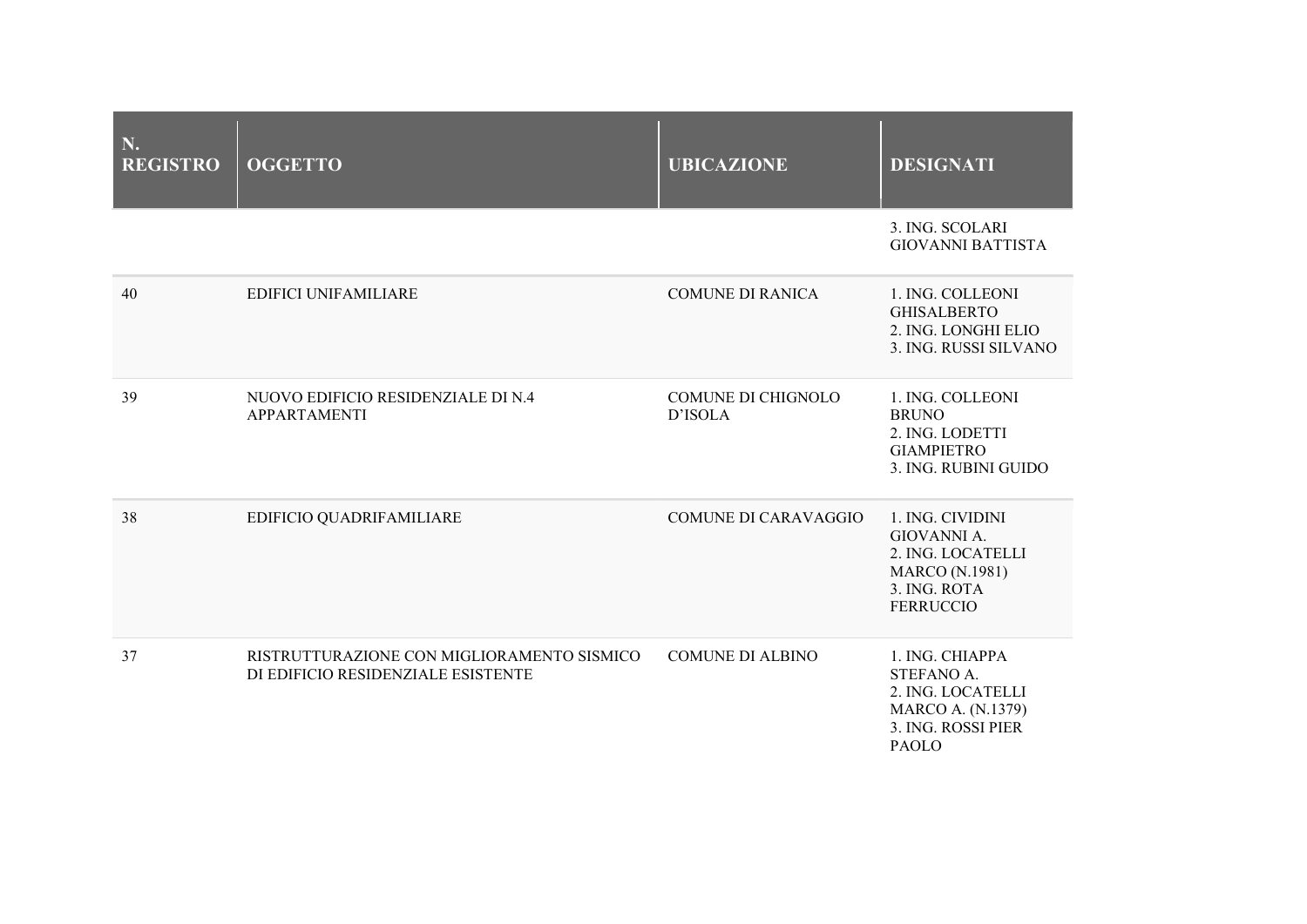| N.<br><b>REGISTRO</b> | <b>OGGETTO</b>                              | <b>UBICAZIONE</b>                          | <b>DESIGNATI</b>                                                                                               |
|-----------------------|---------------------------------------------|--------------------------------------------|----------------------------------------------------------------------------------------------------------------|
| 36                    | STRUTTURA IN C.A. PER CIVILE ABITAZIONE     | <b>COMUNE DI TRESCORE B.</b>               | 1. ING. CHIAPPA PAOLO<br>2. ING. LOCATELLI<br><b>IVAN</b><br>3. ING. ROSSI<br><b>CHRISTIAN</b>                 |
| 35                    | <b>EDIFICIO RESIDENZIALE</b>                | <b>COMUNE DI CALCINATE</b><br>(BG)         | 1. ING. CHIAPPA<br><b>MORENO</b><br>2. ING. LOCATELLI<br><b>DUILIO</b><br>3. ING. RONCALLI<br><b>STEFANO</b>   |
| 34                    | NUOVE PALAZZINE RESIDENZIALI PLURIFAMILIARI | <b>COMUNE DI BREMBATE</b><br>(BG)          | 1. ING. CERONI<br><b>ALESSANDRO</b><br>2. ING. LAZZARONI<br><b>GIOVANNI</b><br>3. ING. ROMANO<br><b>DONATO</b> |
| 33                    | <b>EDIFICIO RESIDENZIALE</b>                | <b>COMUNE DII</b><br><b>SCANZOROSCIATE</b> | 1. ING. CEFIS<br><b>RICCARDO</b><br>2. ING. MANGILI<br><b>GIULIO</b><br>3. ING. RIVA EMILIA                    |
| 32                    | STRUTTURA IN C.A PER CIVILE ABITAZIONE      | COMUNE DI TRESCORE B.                      | 1. ING. CATTANEO<br><b>GIUSEPPE</b><br>2. ING. IMPICCICHE'                                                     |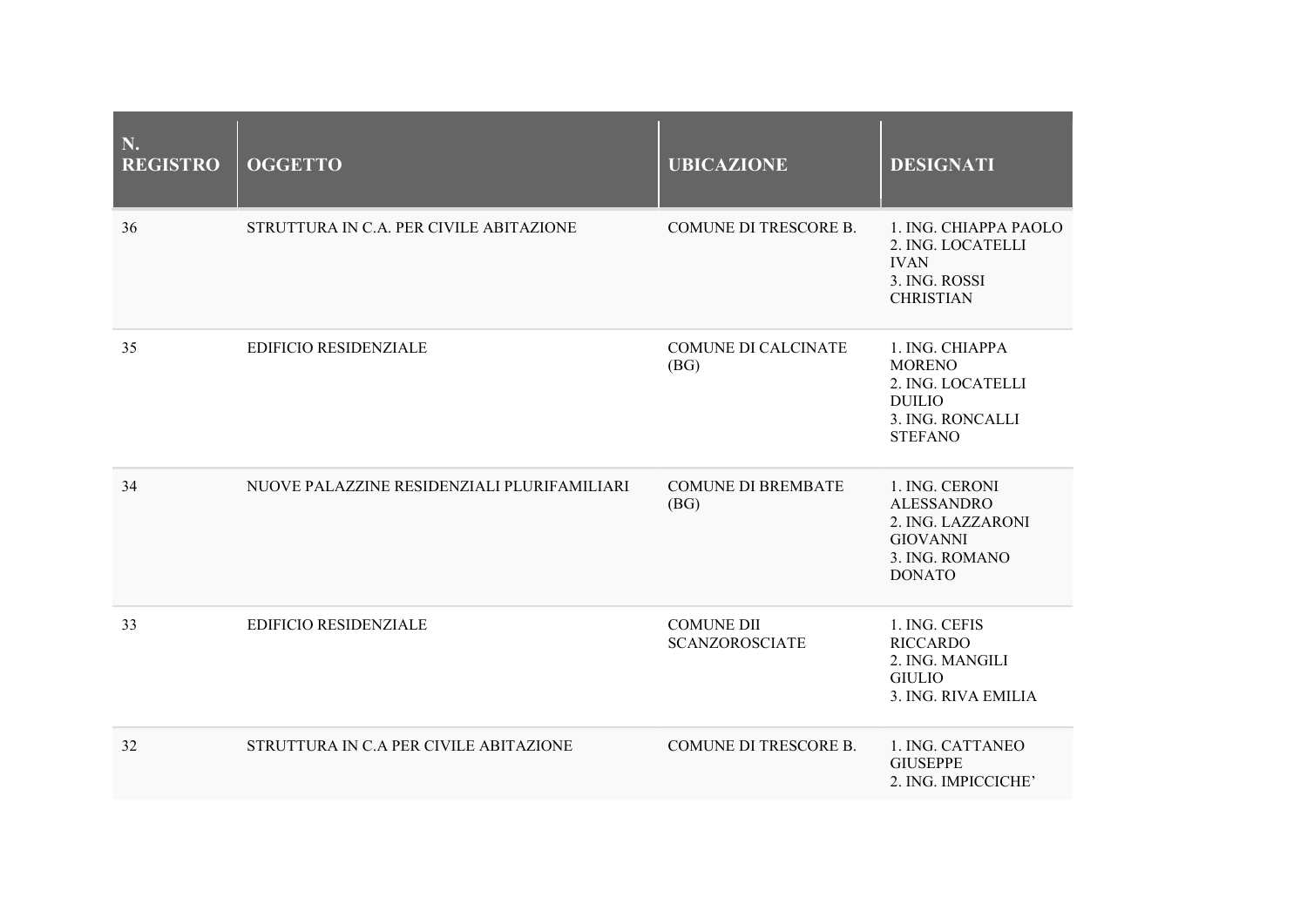| N.<br><b>REGISTRO</b> | <b>OGGETTO</b>                                                          | <b>UBICAZIONE</b>                         | <b>DESIGNATI</b>                                                                                            |
|-----------------------|-------------------------------------------------------------------------|-------------------------------------------|-------------------------------------------------------------------------------------------------------------|
|                       |                                                                         |                                           | <b>ANTONINO</b><br>3. ING. RESEGHETTI<br><b>FEDERICO</b>                                                    |
| 31                    | <b>EDIFICIO RESIDENZIALE</b>                                            | <b>COMUNE DI VILLA DI</b><br><b>SERIO</b> | 1. ING. CATTANEO AD.<br>2. ING. IMBERTI S.<br>3. ING. REPOSO L.P.                                           |
| 30                    | REALIZZAZIONE DI N. 2 EDIFICI RESIDENZIALI                              | <b>COMUNE DI DALMINE</b>                  | 1. ING. CATALINI<br><b>DARIO</b><br>2. ING. GUALENI<br><b>ATTILIO</b><br>3. ING. REGONESI<br><b>CLAUDIO</b> |
| 29                    | NUOVO EDIFICIO RESIDENZIALE 8 APPARTAMENTI                              | <b>COMUNE DI BONATE</b><br><b>SOPRA</b>   | 1. ING. CARRARA IVAN<br>2. ING. GRITTI<br><b>ERNESTO</b><br>3. ING. RECALCATI<br>PAOLO                      |
| 28                    | AUTORIMESSE INTERRATE PRIVATE CON<br>SOVRASTANZA PIAZZA AD USO PUBBLICO | <b>COMUNE DI PRADALUNGA</b>               | 1. ING. CARDANI<br><b>CLAUDIO</b><br>2. ING. GRASSELLI<br>ANGELO<br>3. ING. RAVASIO<br><b>FRANCO</b>        |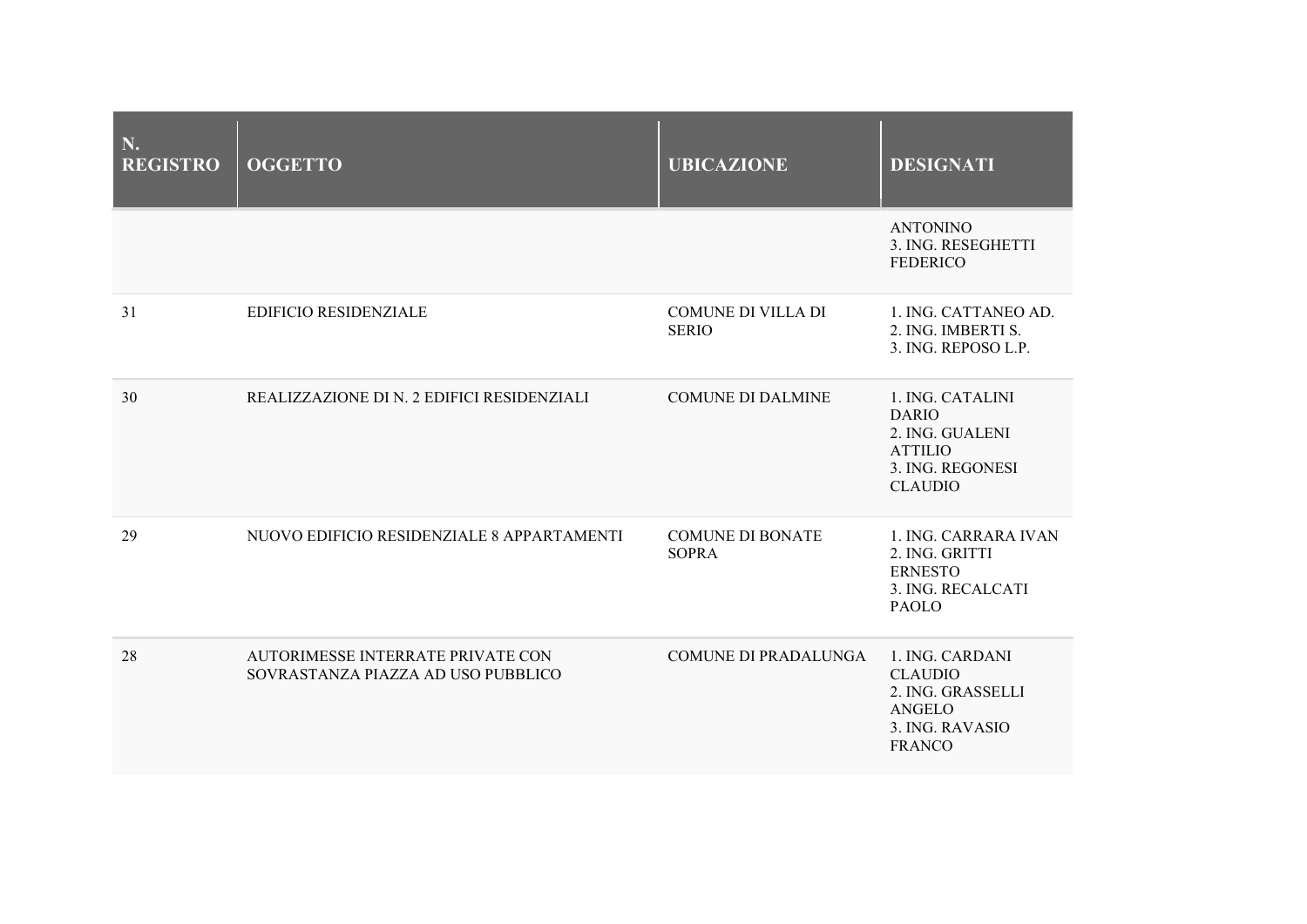| N.<br><b>REGISTRO</b> | <b>OGGETTO</b>                                                                             | <b>UBICAZIONE</b>                             | <b>DESIGNATI</b>                                                                                                          |
|-----------------------|--------------------------------------------------------------------------------------------|-----------------------------------------------|---------------------------------------------------------------------------------------------------------------------------|
| 27                    | NUOVA PALAZZINA RESIDENZIALE DI N. 5 UNITA'<br><b>IMMOBILIARI</b>                          | <b>COMUNE DI GRASSOBBIO</b>                   | 1. ING. CARAVITA<br>PIERALDO<br>2. ING. GOGGIA EZIO<br>3. ING. RAVASIO<br><b>ANDREA F.</b>                                |
| 26                    | NUOVO FABBRICATO A DESTINAZIONE<br><b>RESIDENZIALE</b>                                     | <b>COMUNE DI TRESCORE</b><br><b>BALNEARIO</b> | 1. ING. CANEVA ZANINI<br>A.<br>2. ING. GNOCCHI<br><b>SANDRO</b><br>3. ING. QUADRI<br><b>GIORDANO</b>                      |
| 25                    | EDIFICIO RESIDENZIALE CON INTERRATO IN C.C.A. E<br><b>FUORI TERRA IN LEGNO</b>             | <b>COMUNE DI DALMINE</b>                      | 1. ING. CALVI SILVIO<br>2. ING. GHILARDI LUCA<br>3. ING. POLI NARNO                                                       |
| 24                    | <b>VILLA BIFAMILIARE</b>                                                                   | <b>COMUNE DI CISANO</b><br><b>BERGAMASCO</b>  | 1. ING. CALISSI<br><b>GIUSEPPE</b><br>2. ING. GELMI RENATO<br>3. ING. PISONI<br><b>ALESSANDRO</b>                         |
| 23                    | DEMOLIZIONE DI FABBRICATO ESISTENTE E<br>RICOSTRUZIONE DI NUOVO EDIFICIO<br>PLURIFAMILIARE | COMUNE DI COLOGNO AL<br><b>SERIO</b>          | 1. ING. CALDERONI<br><b>GIANFRANCO</b><br>2. ING. GASPARI<br><b>CLAUDIO GIOVANNI</b><br>3. ING. PIROTTA<br><b>ADRIANO</b> |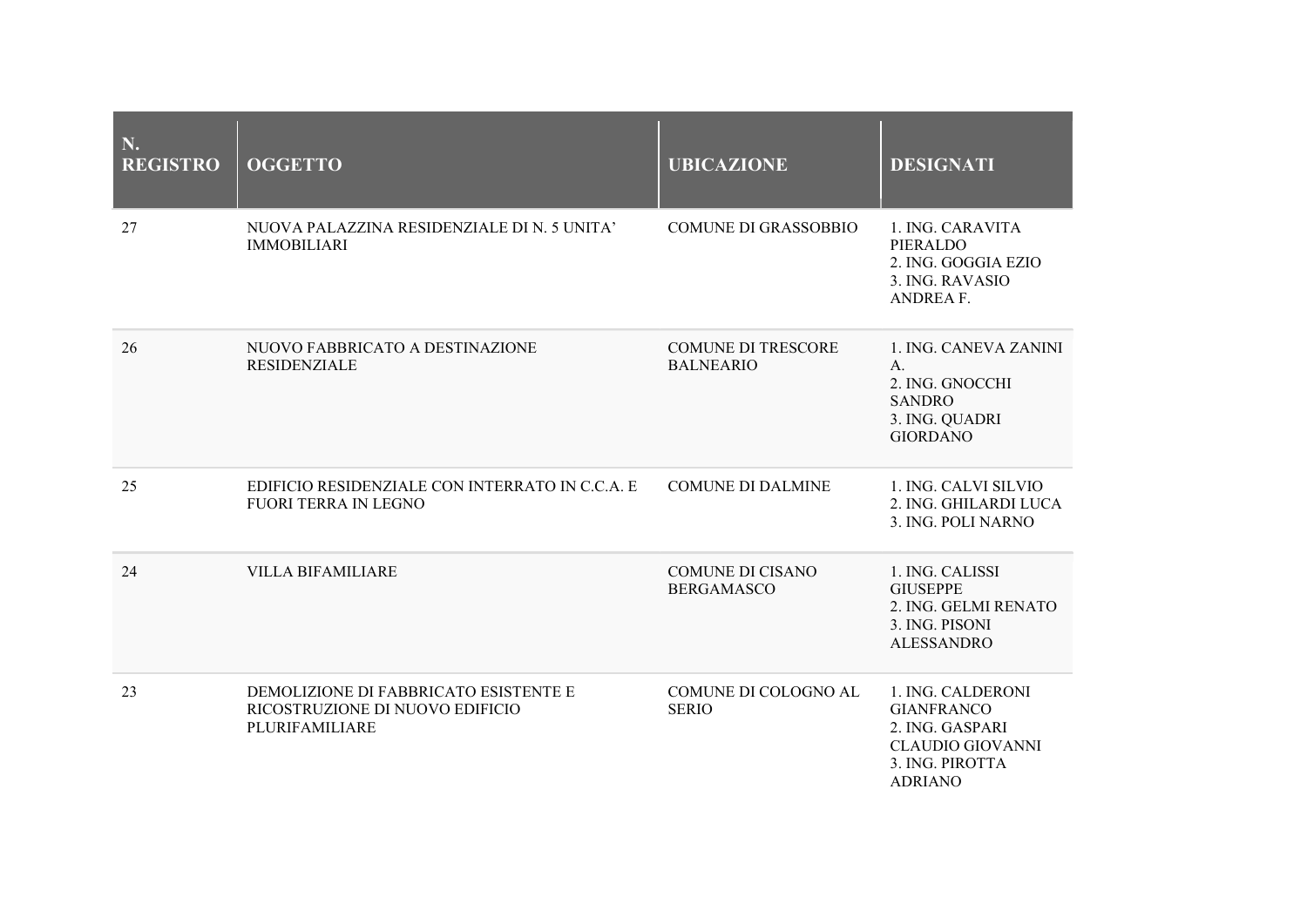| N.<br><b>REGISTRO</b> | <b>OGGETTO</b>                                                                                             | <b>UBICAZIONE</b>                        | <b>DESIGNATI</b>                                                                                                      |
|-----------------------|------------------------------------------------------------------------------------------------------------|------------------------------------------|-----------------------------------------------------------------------------------------------------------------------|
| 22                    | EDIFICIO INDUSTRIALE PREFABBRICATO                                                                         | COMUNE DI CISANO B.SCO                   | 1. ING.BOSI GIOVANNI<br>2. ING. GARDONI<br><b>ABELINO</b><br>3. ING. PINI DAVIDE                                      |
| 21                    | RISTRUTTURAZIONE EDILIZIA - DEMOLIZIONE E<br>RICOSTRUZIONE CON AMPLIAMENTO IMMOBILE<br><b>RESIDENZIALE</b> | <b>COMUNE DI TRESCORE B.</b>             | 1. ING. BOLOGNINI<br><b>VALERIO</b><br>2. ING. FUSINI LUCA<br>3. ING. PIAZZINI<br>ALBANI PAOLO A.                     |
| 20                    | N. 2 NUOVI CAPANNONI AD USO MAGAZZINO ED<br>AUTORIMESSA OLTRE PALAZZINA UFFICI                             | <b>COMUNE DI TELGATE</b>                 | 1. ING. BIANCHI<br><b>ALBERTO</b><br>2. ING. FRIGOLI<br><b>EUGENIO</b><br>3. ING. PEZZOLI LUIGI                       |
| 19                    | NUOVO COMPLESSO RESIDENZIALE "IL DIAMANTE"                                                                 | <b>COMUNE DI STEZZANO</b>                | 1. ING. BERGAMINI<br><b>MARIA GRAZIA</b><br>2. ING. FRIGERIO GIAN<br><b>PAOLO</b><br>3. ING. PESENTI<br><b>FRANCO</b> |
| 18                    | EDIFICIO RESIDENZIALE COSTITUITO DA TRE PIANI<br><b>FUORI TERRA</b>                                        | <b>COMUNE DI COSTA</b><br><b>VOLPINO</b> | 1. ING. BEGNI ANGELO<br>2. ING. FRATELLI<br><b>GIUSEPPE</b><br>3. ING. PERETTI CARLO                                  |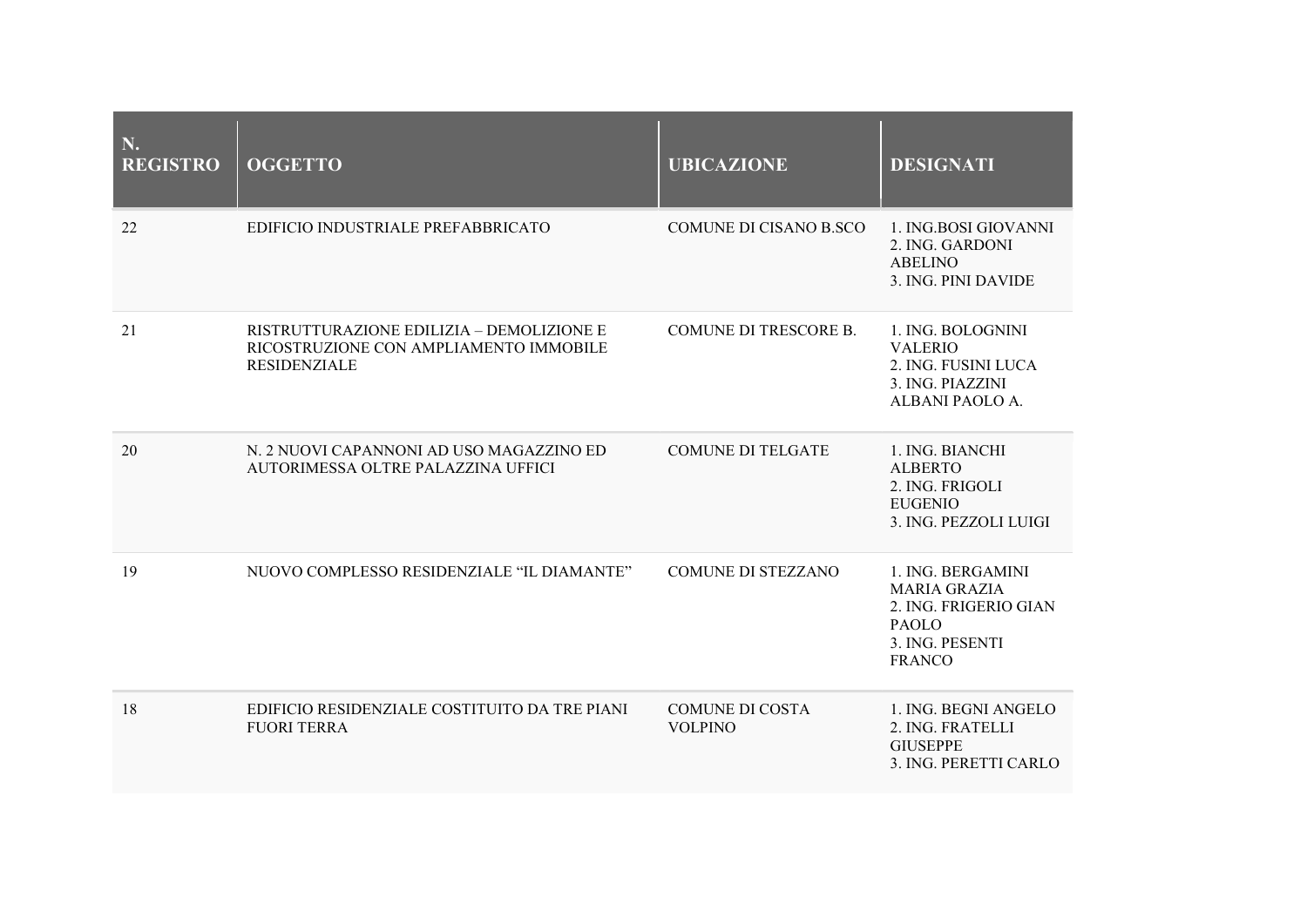| N.<br><b>REGISTRO</b> | <b>OGGETTO</b>                        | <b>UBICAZIONE</b>                       | <b>DESIGNATI</b>                                                                                                   |
|-----------------------|---------------------------------------|-----------------------------------------|--------------------------------------------------------------------------------------------------------------------|
| 17                    | NUOVO EDIFICIO RESIDENZIALE           | <b>COMUNE DI BONATE</b><br><b>SOPRA</b> | 1. ING. BASCHENIS<br><b>ALBERTO</b><br>2. ING. FRANZONI<br><b>CARLO PRIMO</b><br>3. ING. PASINETTI ERIC            |
| 16                    | NUOVA VILLETTA UNIFAMILIARE           | <b>COMUNE DI ZANICA</b>                 | 1. ING. ANDREOLI<br><b>VALTER</b><br>2. ING. PANZERI<br><b>FLAVIO</b><br>3. ING. PANZERI PAOLO<br><b>FRANCESCO</b> |
| 15                    | <b>VILLA BIFAMILIARE</b>              | <b>COMUNE DI MARTINENGO</b>             | 1. ING. ALGERI<br><b>GABRIELE</b><br>2. ING. PAGANI<br>CLAUDIO P.<br>3. ING. ZAMBELLI<br><b>AUGUSTO</b>            |
| 14                    | NUOVI EDIFICI RESIDENZIALI            | <b>COMUNE DI ZANDOBBIO</b>              | 1. ING. AGAZZI<br><b>GIANMARIO</b><br>2. ING. OGGIONNI<br><b>CARRLO</b><br>3. ING. VISINONI<br><b>GIULIANO</b>     |
| 13                    | REALIZZAZIONE EDIFICIO PLURIFAMILIARE | <b>COMUNE DI URGNAN O</b>               | 1. ING. ALBONDIO<br><b>ALBERTO</b>                                                                                 |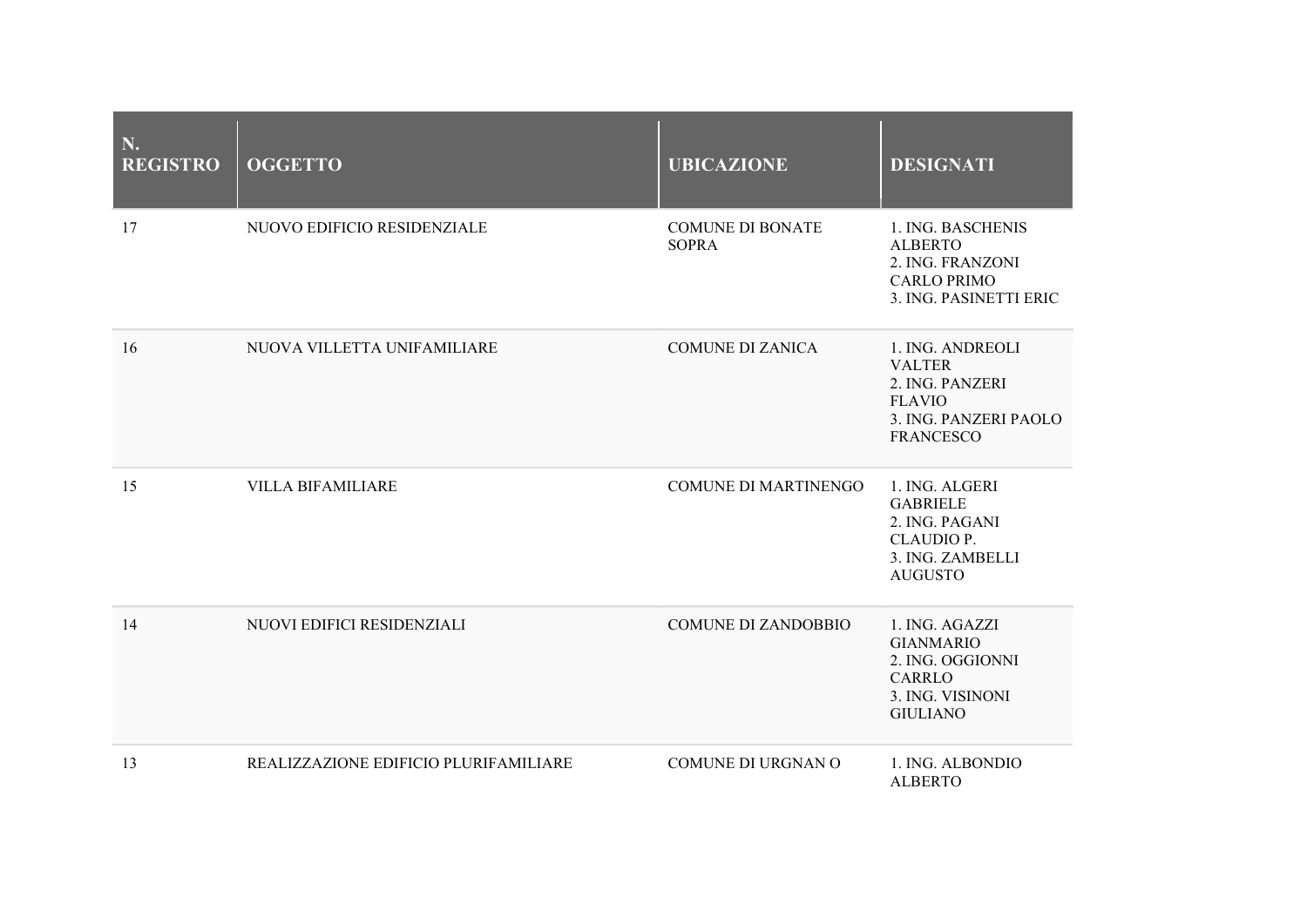| N.<br><b>REGISTRO</b> | <b>OGGETTO</b>                                                                                          | <b>UBICAZIONE</b>          | <b>DESIGNATI</b>                                                                                              |
|-----------------------|---------------------------------------------------------------------------------------------------------|----------------------------|---------------------------------------------------------------------------------------------------------------|
|                       |                                                                                                         |                            | 2. ING. NOZZA DARIO<br>3. ING. VERDINA<br><b>MARCO</b>                                                        |
| 12                    | <b>DEPOSITO ATTREZZI</b>                                                                                | <b>COMUNE DI NEMBRO</b>    | 1. ING. FRANCHETTI<br>NUNZIO A.<br>2. ING. NODARI<br><b>GIANCARLO</b><br>3. ING. VALLE<br><b>GIOVANNI</b>     |
| 11                    | DEMOLIZIONE E RICOSTRUZIONE EDIFICIO<br><b>RESIDENZIALE</b>                                             | <b>COMUNE DI PALADINA</b>  | 1. ING. FINAZZI<br><b>FRANCESCO</b><br>2. ING. NALDINI<br><b>BRUNO</b><br>3. ING. TOMASONI<br><b>LUIGI</b>    |
| 10                    | DEMOLIZIONE E RICOSTRUZIONE DI EDIFICI<br>RESIDENZIALI CON BOX E CANTINE A PIANO<br><b>SEMINTERRATO</b> | <b>COMUNE DI TREVIGLIO</b> | 1. ING. FILETTI<br><b>MAURIZIO</b><br>2. ING. MYALLONNIER<br><b>SERGIO</b><br>3. ING. TESTA<br><b>ROBERTO</b> |
| 9                     | <b>EDIFICIO RESIDENZIALE</b>                                                                            | <b>COMUNE DI STEZZANO</b>  | 1. ING. FERRARIO<br><b>GIANFRANCO</b><br>2. ING. MOTTERLINI                                                   |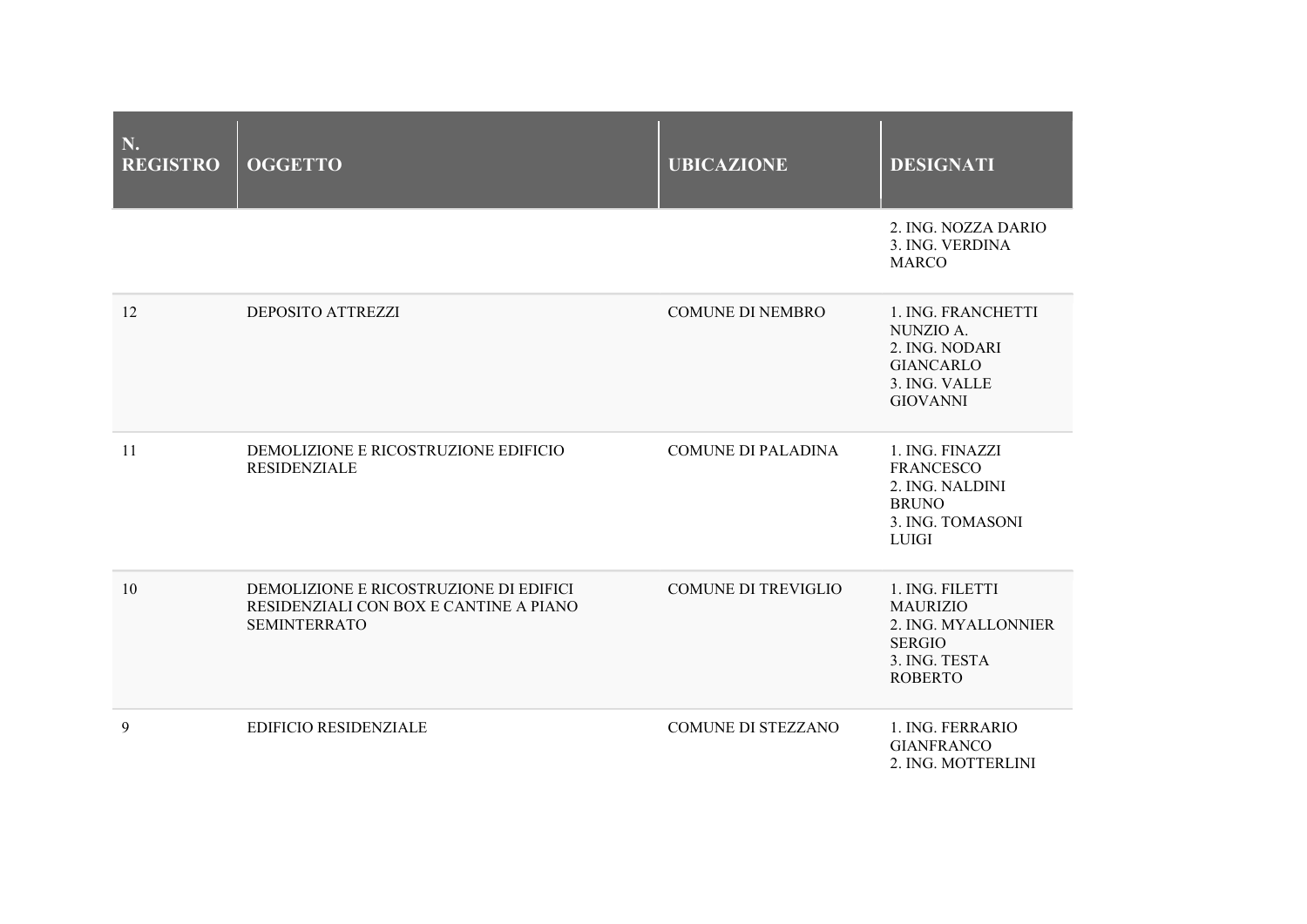| N.<br><b>REGISTRO</b> | <b>OGGETTO</b>                                                                    | <b>UBICAZIONE</b>                         | <b>DESIGNATI</b>                                                                                                   |
|-----------------------|-----------------------------------------------------------------------------------|-------------------------------------------|--------------------------------------------------------------------------------------------------------------------|
|                       |                                                                                   |                                           | <b>ENRICO G.</b><br>3. ING. TESTA ANDREA                                                                           |
| $\,8\,$               | DEMOLIZIONE FABBRICATO ESISTENTE E<br>RICOSTRUZIONE NUOVO EDIFICIO PLURIFAMILIARE | <b>COMUNE DI CAVERNAGO</b>                | 1. ING. FALCHETTI<br>PIERLUCIANO<br>2. ING. MORA STEFANO<br>3. ING. TELINI FABIO                                   |
| 7                     | <b>EDIFICIO RESIDENZIALE</b>                                                      | <b>COMUNE DI VILLA DI</b><br><b>SERIO</b> | 1. ING. FACCHINETTI<br><b>EVELINO</b><br>2. ING. MORA LUCA<br>3. ING. TEBALDI<br>PIETRO GIUSEPPE                   |
| 6                     | NUOVO CAPANNONE                                                                   | <b>COMUNE DI CREDARO</b>                  | 1. ING. ELITROPI<br><b>ALESSANDRO</b><br>2. ING. MOLTENI<br><b>LUCIANO</b><br>3. ING. TAGLIAFERRI<br><b>SERGIO</b> |
| 5                     | NUOVO EDIFICIO RESIDENZIALE                                                       | <b>COMUNE DI CURNO</b>                    | 1. ING. DODESINI<br><b>FABIO</b><br>2. ING. MOIOLI<br><b>SEBASTIANO</b><br>3. ING. TACCHINARDI<br><b>ANGELO</b>    |